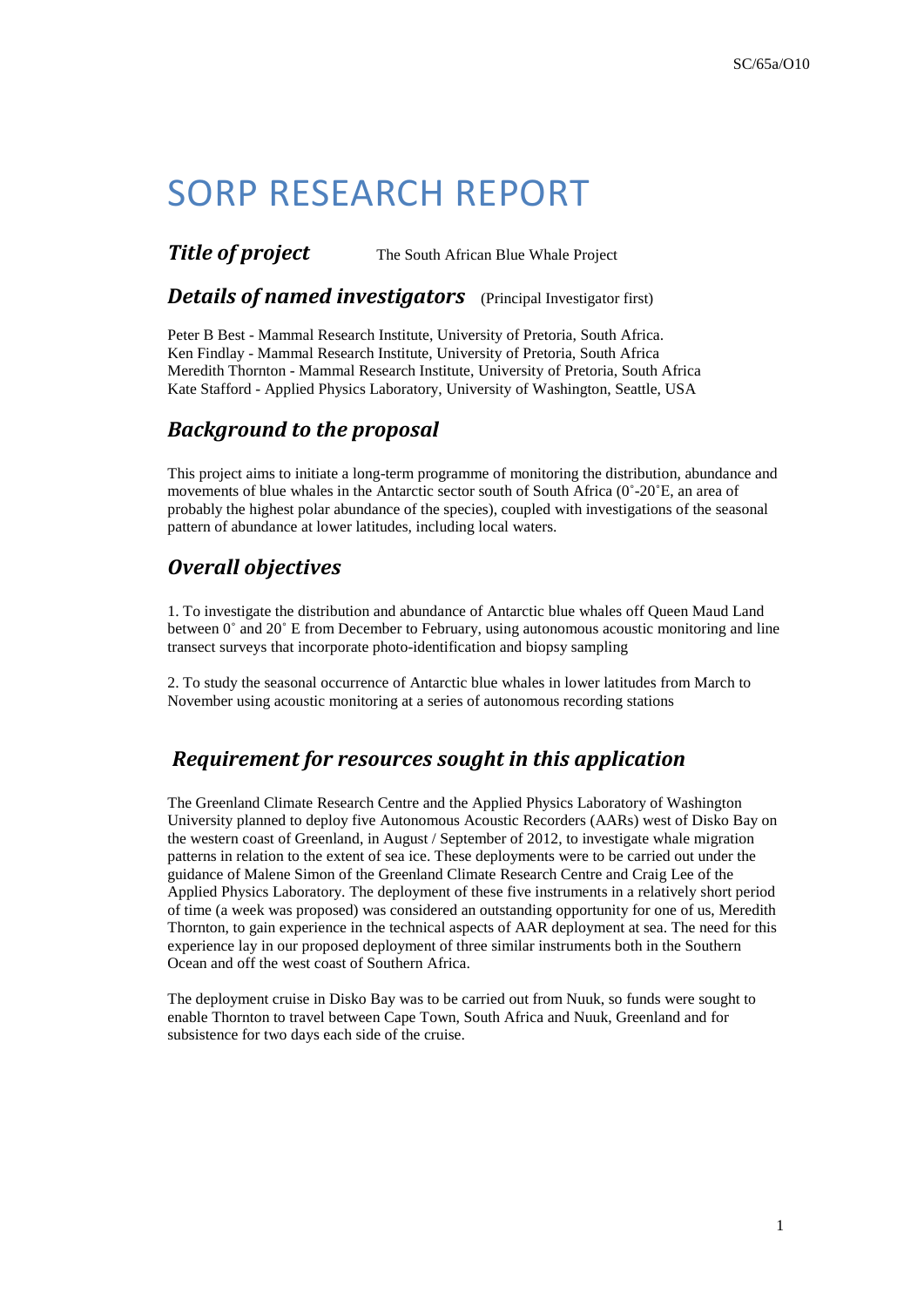#### Project report

Meredith Thornton flew to Greenland in September 2012 to participate in the 3-week oceanographic cruise that was co-run by Dr Malene Simon from the Greenland Institute of Natural Resources' (GINR) Greenland Climate Research Centre and Prof. Craig Lee from the University of Washington's (UW) Applied Physics Laboratory. The two projects undertaken on the cruise on the GINR research vessel *Sanna* were:

[1. Climate change and the role of baleen whales as apex predators in West Greenland](http://www.natur.gl/en/climate-research-centre/research-projects/baleen-whales/) – one of the aims of which is to monitor the seasonality and distribution of whales using passive acoustic monitoring (via acoustic mooring arrays), and to correlate these to sea ice conditions,

2. Observational oceanographic network in the North Atlantic – with the aims of quantifying variability associated with strong, narrow coastal flows and estimating volume and freshwater fluxes.

The cruise was divided into two parts, the first being the UW component and the second the GINR component.

Meredith embarked at Sisimiut, Greenland, on 3 September, sailed across to Cape Davis, Canada, and then back to northern and western Greenland, finally disembarking in Uummannaq on 21 September. The work involved the setting up, construction, deployment and retrieval of numerous trawl and iceberg resistant, near bottom, subsurface oceanographic (ADCP & CTD) and acoustic moorings (AURALs and EARs) across the Baffin and Greenland shelves. Meredith participated fully in, and observed how to organise deck operations, learning which floatation and materials to use (and not to use) for deep sea moorings and various techniques for deployment and retrieving lost moorings. She also participated in trouble-shooting while setting up AURALs, and assisted in mooring retrieval and observed Seaglider deployment and retrieval.

Generally AURALs were deployed in deep water at 200m depths (they have a 300m depth limitation). Briefly these moorings comprised an anchor system (railway carriage wheels), coupled by a short (approximately 20m) riser length (of chain and Technora / Dyneema rope) to an acoustic transponder release system comprising the transponder release, a long main riser line (Technora / Dyneema rope) linking the transponder to the AURAL passive acoustic recorder, and a floatation line attaching mooring buoyancy above the recorder.

The following list gives specific technical details of what was learned, including the pros and cons of various choices.

#### Mooring Cable.

Dyneema melts under friction, but can handle wear.

Fibre-coated kevlar line cannot handle wear as well as Dyneema, but it doesn't melt.

Cable ends need to be back and forward spliced under pressure – i.e. line needs to be stretched and kept tight. The outer layer should be melted and the inner core divided into 4. The splicing should be fixed at each end and in the middle. Heat shrink should be used to seal it all off.

Cable eyes are custom machined for the specific line, or commercial ones can be used. Nylon is a good material for this.

Coiling of line is done in a figure of eight, for shorter lengths, or for deep moorings cable should be spooled on the winch cable to avoid tangling.

Cable bite has not occurred in the Arctic waters, but has been observed in sub-tropical waters – suspected to be from predatory fish going after prey that is sheltering around the mooring.

#### Buoyancy.

Do not compromise on quality as everything depends on the mooring rising to the surface again. Glass buoys are the best buoyancy option, but the most expensive.

Glass buoys are secured by means of plastic covers ("hats") that are supplied by the manufacturer of the buoys. Some are spherical and some are square.

Large steel buoys are used in conjunction with the glass buoys, they are depth rated and very heavy, but highly visible.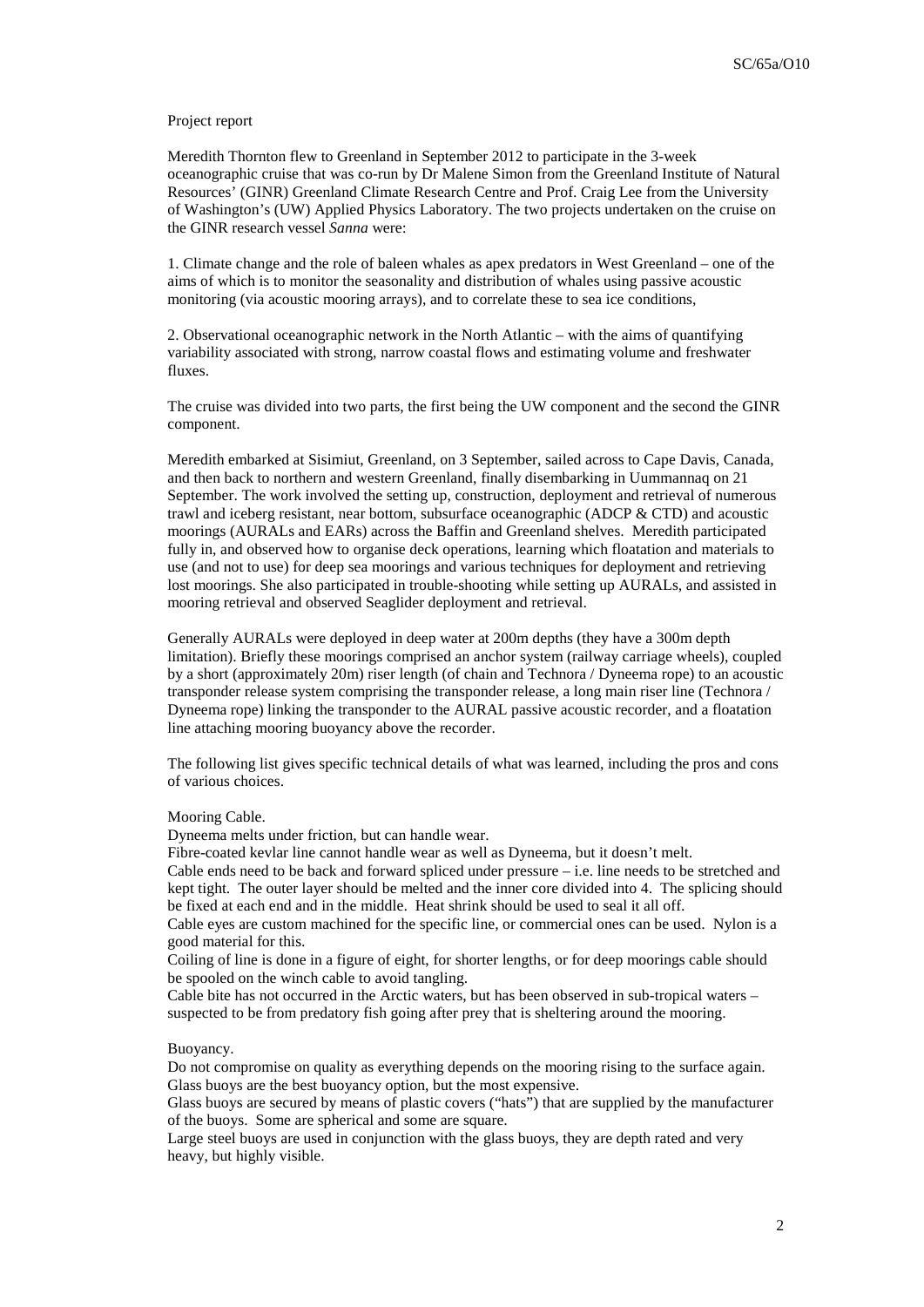Other flotation options should not be considered as there is no guarantee beyond the rated soak time, and plastic buoys will crush and become ineffective.

Anchors.

Train wheels are used as anchors.

Metal plate and tubing are used to connect the wheels in a stack for multiple deployment.

Stowing of equipment.

Tyres are used for securing the metal buoys.

Wire cages are used for stowing the cable, shackles and glass buoys.

Train wheels are secured directly to the deck, with tie-down ratchet straps to secure the wheels, tyres, cages and buoys.

Large eyes are screwed to the deck hatch covers and D-shackles are used to secure everything to the deck.

Wood is used for on top of lab benches to fix tool boxes, fastener containers etc. to, using tie down straps and metal eyes.

Data recording.

One person is designated to sign off on the deployment.

A diagram of the mooring is used during the procedure and they need to (1) record the serial numbers of instruments, (2) check that the sequence of cables, buoys and instruments is correct, (3) ensure that cotter pins for each D-shackle are present, (4) record time of each instrument touching the water, (5) record final time and position of the anchor drop. Nothing goes overboard until this person gives the go ahead.

This person is also in charge of safety and security during the deck operations because they stand

back and have an overall view of what is happening.

Safety and security.

All deck personnel require hard hats, working life jackets, gumboots, gloves Man overboard button / procedure needs to be gone through with the team.

Line on deck to be coiled carefully at all times.

Tag lines required on either side of anchor for stabilisation as instrument is streaming aft while waiting for final drop.

#### Deployment.

The mooring is constructed while the vessel is underway, steaming towards the deployment locality.

The mooring is streamed out top down (i.e. anchor last) aft of the vessel.

A releasable hook is needed for the winch.

Tag lines are necessary for stabilisation.

Trial and error will determine the co-ordination between mooring construction and streaming and the timing for the drop locality, plus accounting for the swing and settling effect. It is better to be ready early for the drop than have to do a turn and go back onto it.

Locality recording.

After deployment, several positions around the deployment locality should be recorded, along with the bearing to the instrument, according to the acoustic release signal received by the deck unit. This is to determine an even more accurate position for retrieval.

Acoustic releases.

No consensus was reached on which acoustic release is better to use.

Edgetech make releases that are cheaper than Benthos that are good for coastal deployments. The bigger Edgetech unit for the deep water is heavier and more expensive.

Not all deck units work with all instruments, or if they do work they can sometimes be a bit fiddly. Suggest always going to sea with two deck units i.e. buy one your own and borrowing one as a back up - if money was no object they would buy some deepwater and some coastal Edgetechs. Usually when a signal is sent to an Edgetech instrument it works first time but with Benthos, not always - it can be finicky and you sometimes have to go over and over the area a few times. However, in practice in Greenland, this didn't happen.